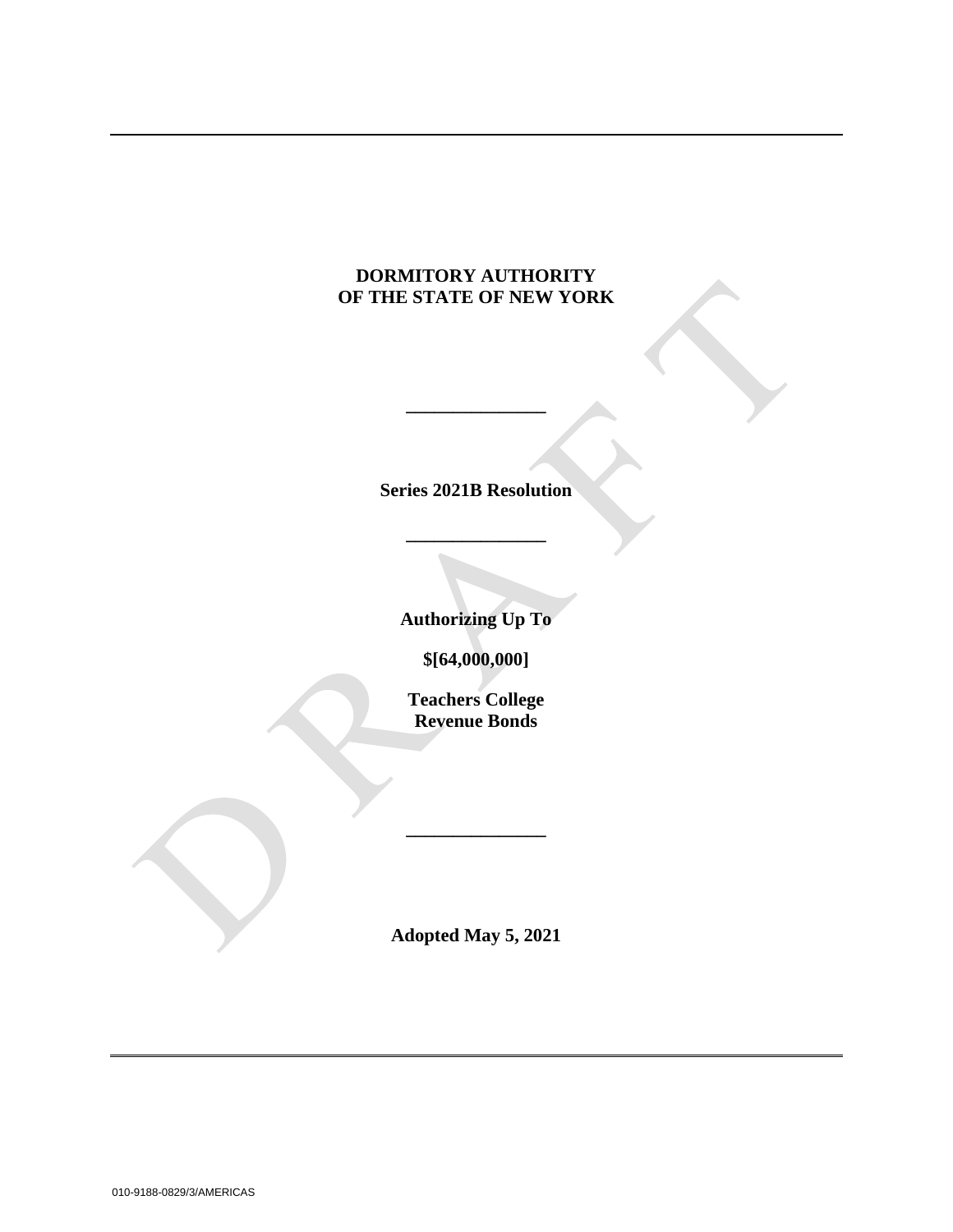#### **SERIES 2021B RESOLUTION**

#### **AUTHORIZING UP TO**

#### **\$[64,000,000]**

### **TEACHERS COLLEGE REVENUE BONDS**

**BE IT RESOLVED** by The Dormitory Authority of the State of New York, as

follows:

#### **ARTICLE I.**

#### **DEFINITIONS AND STATUTORY AUTHORITY**

**SECTION 1.01 Series Resolution**. This Series 2021B Resolution Authorizing Up To \$[64,000,000] Teachers College Revenue Bonds constitutes a Series Resolution within the meaning of, and is adopted in accordance with Article II of, the resolution adopted by the Authority on December 3, 2008, entitled "Teachers College Revenue Bond Resolution, A Resolution Authorizing The Issuance By The Dormitory Authority Of The State Of New York Of Its Teachers College Revenue Bonds; Providing For The Payment Of The Principal Of And Interest On Such Bonds; And Providing For The Rights Of The Holders Thereof," and referred to herein as the "Resolution" **provided, however**, in no event shall Bonds be issued in an amount in excess of \$[64,000,000] pursuant to this Series 2021B Resolution and the Additional Series Resolution.

**SECTION 1.02 Definitions**. All terms which are defined in Section 1.01 of the Resolution shall have the same meanings, respectively, in this Series 2021B Resolution as such terms are given in said Section 1.01 of the Resolution. In addition, as used in this Series 2021B Resolution, unless the context shall otherwise require, the following terms shall have the following respective meanings:

"**Additional Series Resolution**" means the Series 2021B Resolution Authorizing Up To \$[64,000,000] Teachers College Revenue Bonds.

"**Authorized Bonds**" means the Bonds authorized by Article II of this Series 2021B Resolution.

**"Construction Fund"** means the fund so designated, established and created pursuant to Section 3.01 hereof.

**"Cost of Issuance Account"** means the account within the Construction Fund so designated, established and created pursuant to Section 3.01 hereof.

**"Debt Service Fund"** means the fund so designated, established and created pursuant to Section 3.01 hereof.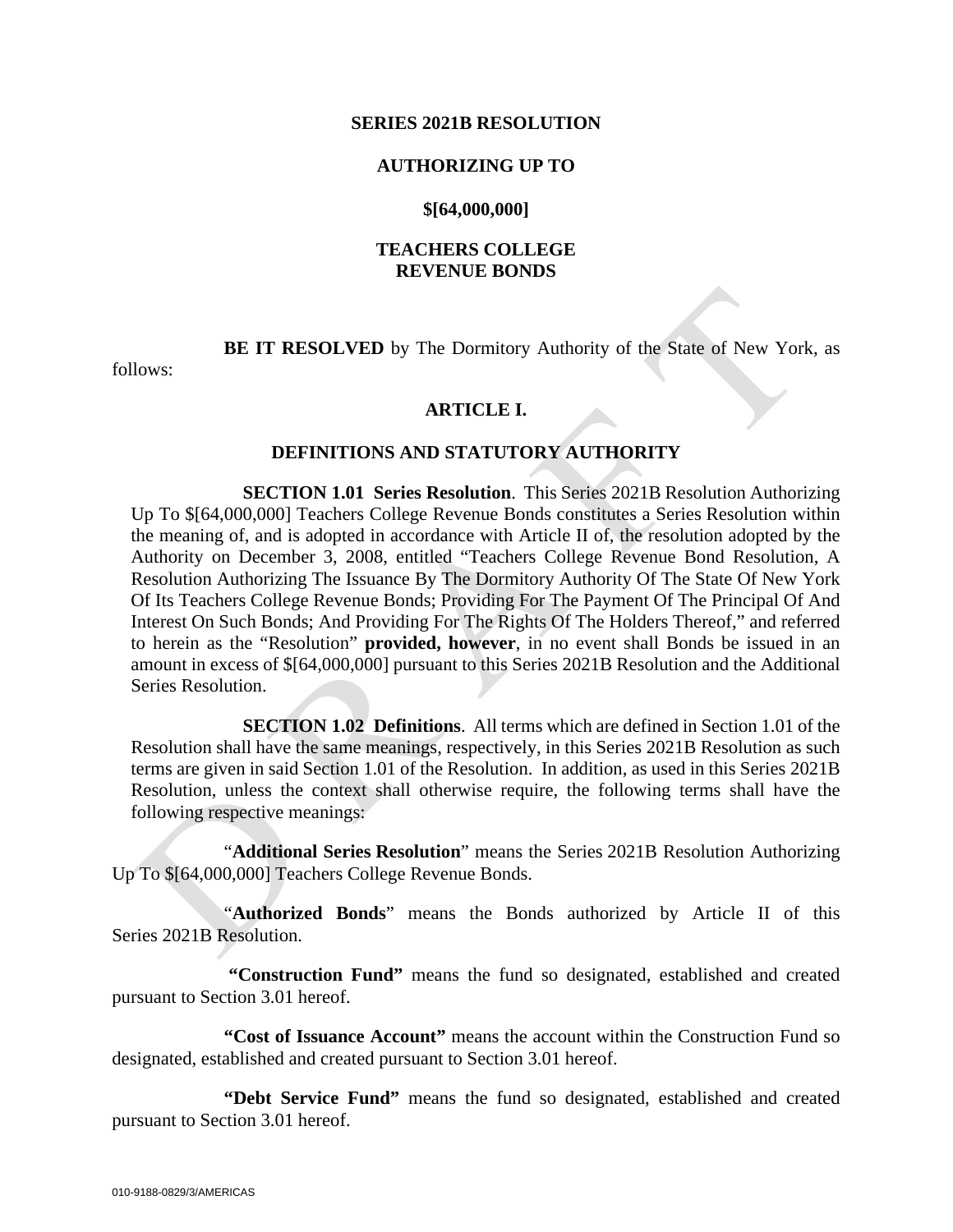**"Loan Agreement"** means the Loan Agreement by and between the Authority and the College, to be dated as of the date of adoption of this Series 2021B Resolution and entered into in connection with the issuance of the Authorized Bonds.

"**Project**" has the meaning given such term in the Loan Agreement.

**"Refunded Bonds"** means, collectively, all or a portion of the Authority's Teachers College Revenue Bonds, Series 2012A and Teachers College Revenue Bonds, Series 2012B as determined by an Authorized Officer of the Authority pursuant to Section 2.03 hereof.

**"Refunding Account"** means the account within the Construction Fund so designated, established and created pursuant to Section 3.01 hereof.

"**Series 2021B Resolution**" means this Series 2021B Resolution Authorizing Up To \$[64,000,000] Teachers College Revenue Bonds adopted May 5, 2021.

"**Tax-Exempt Bonds**" means Authorized Bonds the interest on which is intended to be excluded from gross income for purposes of federal income taxation.

"**Taxable Bonds**" means Authorized Bonds the interest on which is intended to be included in gross income for purposes of federal income taxation.

**SECTION 1.03 Authority for the Series Resolution**. This Series 2021B Resolution is adopted pursuant to the provisions of the Act and the Resolution.

# **ARTICLE II.**

# **AUTHORIZATION, TERMS AND ISSUANCE**

**SECTION 2.01 Authorization, Principal Amount and Series Designation**. There is hereby authorized to be issued a Series of Bonds entitled to the benefit, protection and security of the Resolution in an aggregate principal amount not to exceed  $\{(64,000,000)\}$ , **provided, however**, in no event shall Bonds be issued in an amount in excess of \$[64,000,000] pursuant to this Series 2021B Resolution and the Additional Series Resolution. Such Series of Bonds shall be designated as and shall be distinguished from the Bonds of all other Series by the title "Teachers College Revenue Bonds," followed by the year of issuance and such letter(s) or number(s), if any, as may be determined by an Authorized Officer of the Authority, pursuant to and subject to the terms, conditions and limitations established in the Resolution and this Series 2021B Resolution.

**SECTION 2.02 Purposes**. The Authorized Bonds are authorized hereby to be issued for the purpose of (i) paying the Costs of the Project, (ii) refunding all or a portion of the Refunded Bonds, and (iii) paying the Costs of Issuance of the Authorized Bonds.

**SECTION 2.03 Delegation of Authority.** There is hereby delegated to any Authorized Officer of the Authority, subject to the limitations contained herein and in the Resolution, the power with respect to the Authorized Bonds to determine and carry out the following: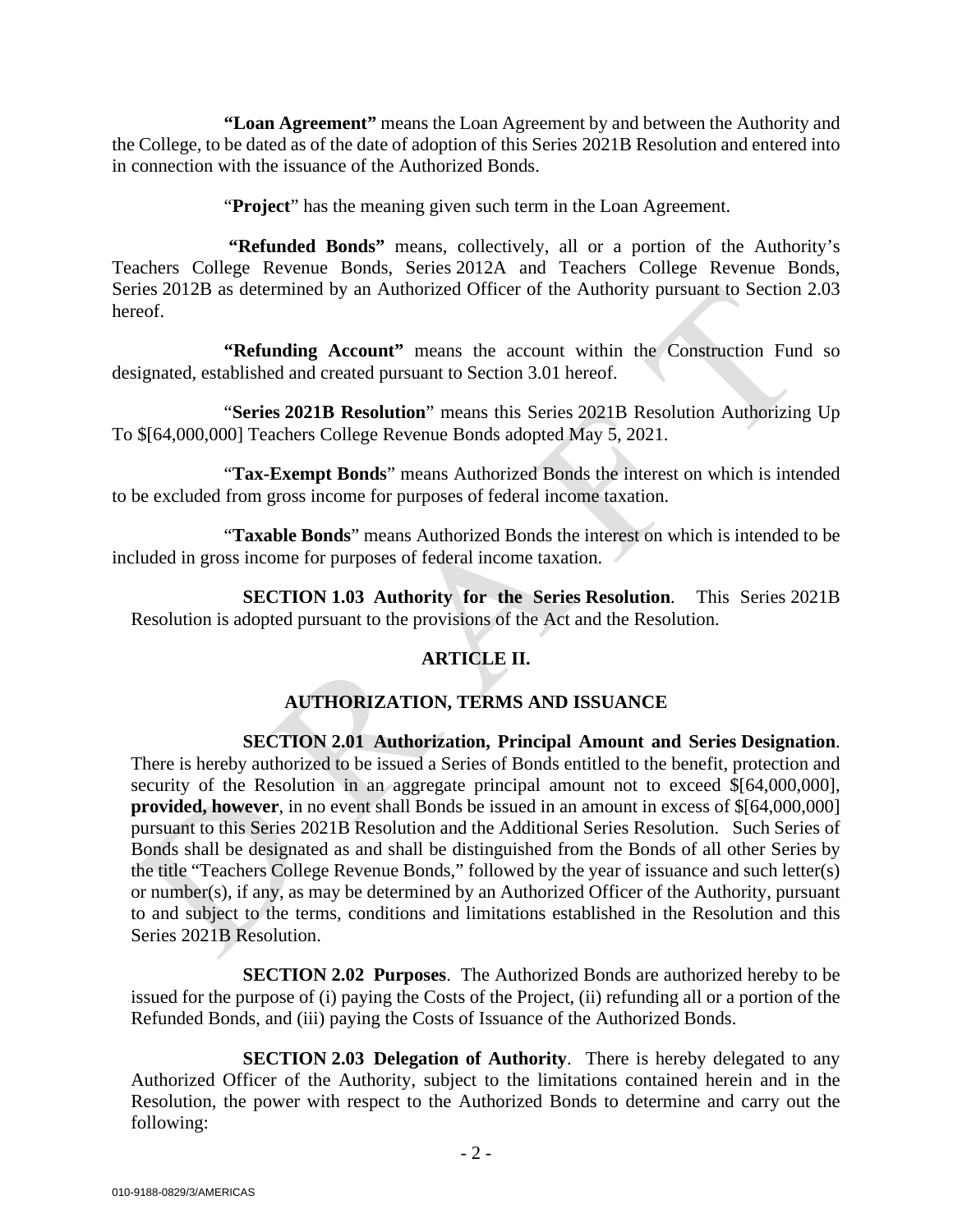(a) The sale of the Authorized Bonds at a public sale, *provided* that [in the case of a private sale the purchase price paid by the purchasers thereof shall not be less than ninety-five percent (95%) of the principal amount of the Authorized Bonds so sold]; the approval of the terms of and publication of an official statement, offering memorandum or circular, or other offering document prepared in connection with the issuance and sale of the Authorized Bonds; and the publication of a notice of sale or execution of a contract or contracts of purchase at public sale on behalf of the Authority;

(b) Subject to the limitation set forth in Section 2.01 hereof, the principal amount of Authorized Bonds to be issued;

(c) The date or dates, maturity date or dates and principal amount of each maturity of the Authorized Bonds, the amount and date of each Sinking Fund Installment, if any, and which Authorized Bonds are Serial Bonds or Term Bonds, if any; *provided, however*, that no Authorized Bond shall mature later than 30 years from the July 1 next succeeding its date of initial issuance;

(d) The interest rate or rates of the Authorized Bonds, or, with respect to any Authorized Bond that is a Variable Interest Rate Bond, the manner of determining the interest rate or rates thereon (including any rate-setting mechanics relating thereto), the date from which interest on the Authorized Bonds shall accrue and the first interest payment date therefor; *provided, however*, that the true interest cost (as determined by an Authorized Officer of the Authority, which determination shall be conclusive) on the Authorized Bonds shall not exceed seven and one-half percent (7 ½%) per annum if issued as Tax-Exempt Bonds and 10% if issued as Taxable Bonds, and the initial rate of interest on any Authorized Bond that is a Variable Interest Rate Bond shall not exceed 7½% if issued as Tax-Exempt Bonds and 10% if issued as Taxable Bonds;

(e) The denomination or denominations of and the manner of numbering and lettering of the Authorized Bonds;

(f) The Trustee for the Authorized Bonds;

 $(g)$  Subject to the provisions of Section 3.01 of the Resolution, the place or places of payment of the principal, Sinking Fund Installments, if any, Redemption Price of and interest on the Authorized Bonds;

(h) If the Authorized Bonds are to be subject to purchase by or at the direction of the College, provisions for the purchase of such Authorized Bonds, including the purchase price or purchase prices and the terms upon which the Authorized Bonds may be purchased;

(i) The Redemption Price or Redemption Prices, if any, and, subject to Article IV of the Resolution, the redemption terms, if any, for the Authorized Bonds; *provided, however*, that the Redemption Price of any Authorized Bonds subject to redemption at the election of the Authority may be equal to a percentage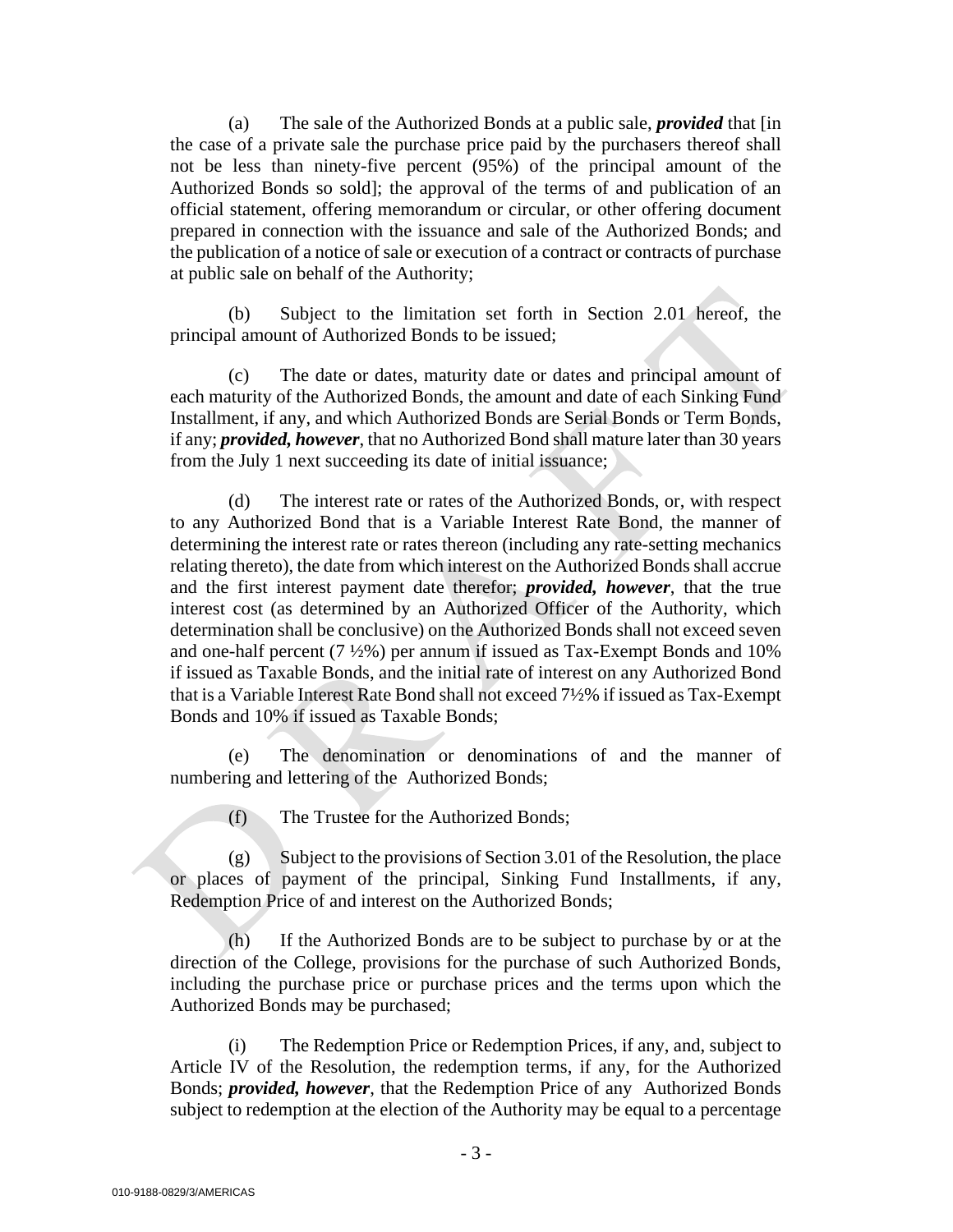of the principal amount of the Authorized Bonds to be redeemed, plus accrued interest to the redemption date, and may alternatively be determined by a formula which is intended to "make whole" the holders of such Authorized Bonds:

(j) The Authorized Bonds which are Book Entry Obligations, if any, and the Depository therefor;

(k) Provisions for the sale or exchange of the Authorized Bonds and for the delivery thereof;

(l) The form of the Authorized Bonds, which are hereby authorized to be issued in fully registered form, and the form of the Trustee's certificate of authentication thereon;

(m) Directions for the application of the proceeds of the Authorized Bonds;

(n) The series, maturity and specific principal amount of the bonds that constitute the Refunded Bonds; and

(o) Any other provisions deemed advisable by an Authorized Officer of the Authority, not in conflict with the provisions hereof or of the Resolution.

Such Authorized Officer shall execute one or more Bond Series Certificates evidencing determinations or other actions taken pursuant to the authority granted herein or in the Resolution, and any such Bond Series Certificate shall be conclusive evidence of the action or determination of such Authorized Officer as to the matters stated therein.

# **ARTICLE III.**

# **FUNDS AND ACCOUNTS; PLEDGE**

#### **SECTION 3.01 Establishment of Funds and Accounts**.

(a) The following funds are hereby established and shall be held and maintained by the Trustee:

Construction Fund:

Refunding Account; and Cost of Issuance Account; and

Debt Service Fund.

(b) In addition to the funds and accounts established hereby, the Authority may for purposes of internal accounting establish such other funds and accounts as the Authority or the Trustee deems proper or desirable. All money and investments thereof at any time deposited in any fund or account created hereby shall be held in trust solely for the benefit of the Holders of the Authorized Bonds [and any Bonds issued pursuant to the Additional Series Resolution].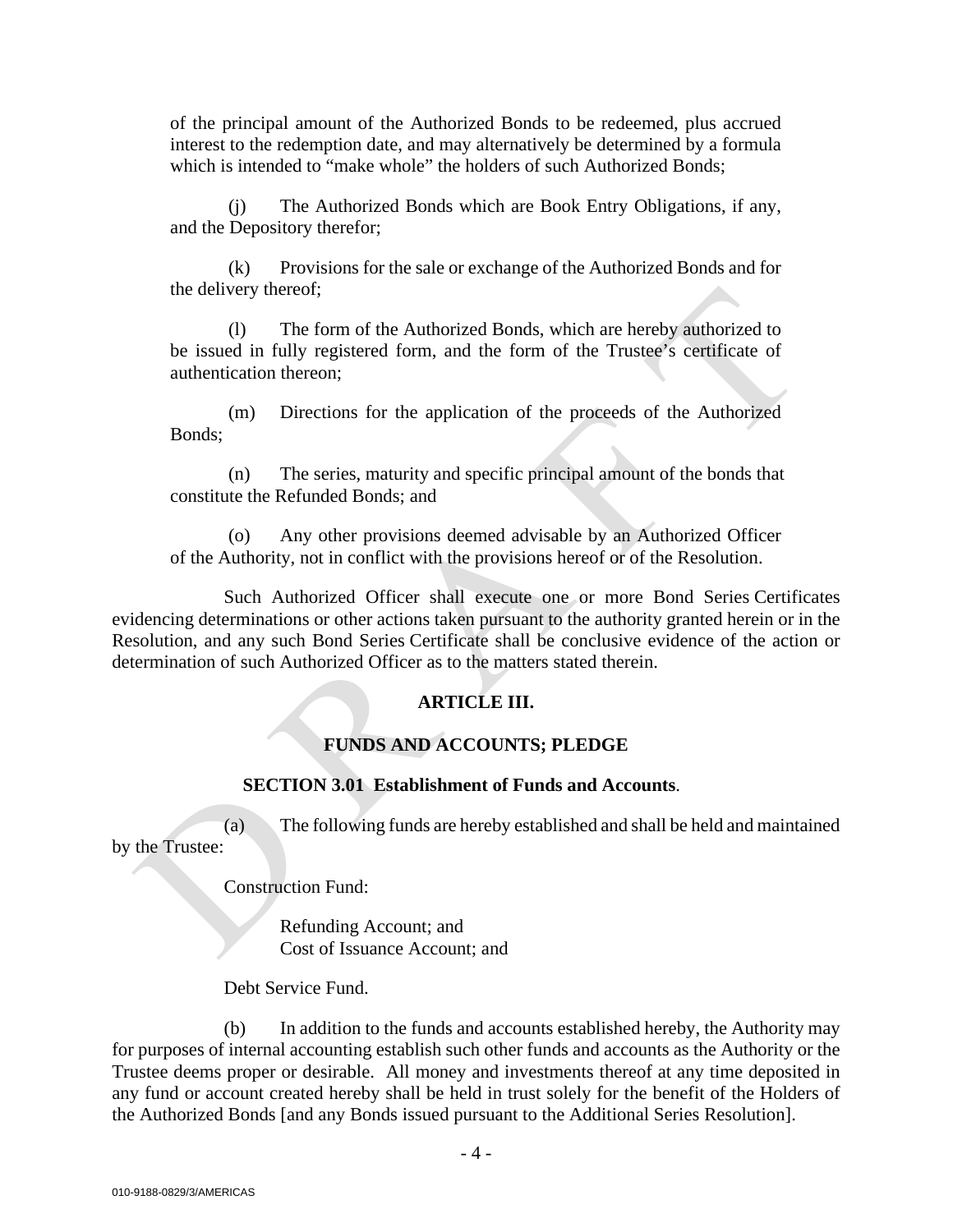**SECTION 3.02 Pledge**. The proceeds from the sale of the Authorized Bonds, the Revenues and all of the funds and accounts established hereby except as otherwise provided herein are hereby pledged and assigned to the Trustee as security for the payment of the principal and Redemption Price of and interest on the Authorized Bonds; and no Holder of Bonds of any other Series shall have any right thereto or interest therein. The money at any time on deposit in such funds and accounts may be disbursed, allocated and applied solely for the uses and purposes provided in the Resolution and herein.

The pledge made hereby is valid, binding and perfected from the time when the pledge attaches and the funds and accounts created hereby or pursuant hereto, and the money at any time deposited therein shall immediately be subject to the lien of such pledge without any physical delivery thereof or further act, and the lien of such pledge shall be valid, binding and perfected as against all parties having claims of any kind in tort, contract or otherwise against the Authority irrespective of whether such parties have notice thereof. No instrument by which such pledge is created nor any financing statement need be recorded or filed. The Authorized Bonds shall be special obligations of the Authority payable solely from and secured by a pledge of the proceeds from the sale of the Authorized Bonds, the Revenues and all funds and accounts established by or pursuant to this Series 2021B Resolution which are pledged hereby.

**SECTION 3.03 Construction Fund.** As soon as practicable after the delivery of the Authorized Bonds, the Trustee shall deposit in the respective accounts within the Construction Fund the amount required to be deposited therein in accordance with the written direction of the Authority. The disbursement and investment of money in the Construction Fund shall be in accordance with the provisions of the Resolution applicable to Construction Funds; *except* that money in the Refunding Account shall be applied to pay or provide for the payment of the Refunded Bonds in accordance with the written direction of the Authority.

**SECTION 3.04 Debt Service Fund**. The deposit of money to and disbursement and investment of money in the Debt Service Fund shall be in accordance with the provisions of the Resolution applicable to Debt Service Funds.

## **ARTICLE IV.**

## **EXECUTION AND AUTHENTICATION**

**SECTION 4.01 Execution and Authentication**. Pursuant to the provisions of Section 3.04 of the Resolution, the Chair or other Authorized Officer of the Authority is hereby authorized and directed to execute by manual or facsimile signature the Authorized Bonds in the name of the Authority and the corporate seal (or a facsimile thereof) shall be thereunto affixed, imprinted, engraved or otherwise reproduced thereon. The Secretary, an Assistant Secretary or other Authorized Officer of the Authority is hereby authorized and directed to attest by manual or facsimile signature the execution of the Authorized Bonds.

The Trustee is hereby authorized to authenticate by manual or facsimile signature the Authorized Bonds, and deliver the same to or upon the order of the Authority, in such amounts and at such times as the Trustee shall be directed in writing by an Authorized Officer of the Authority.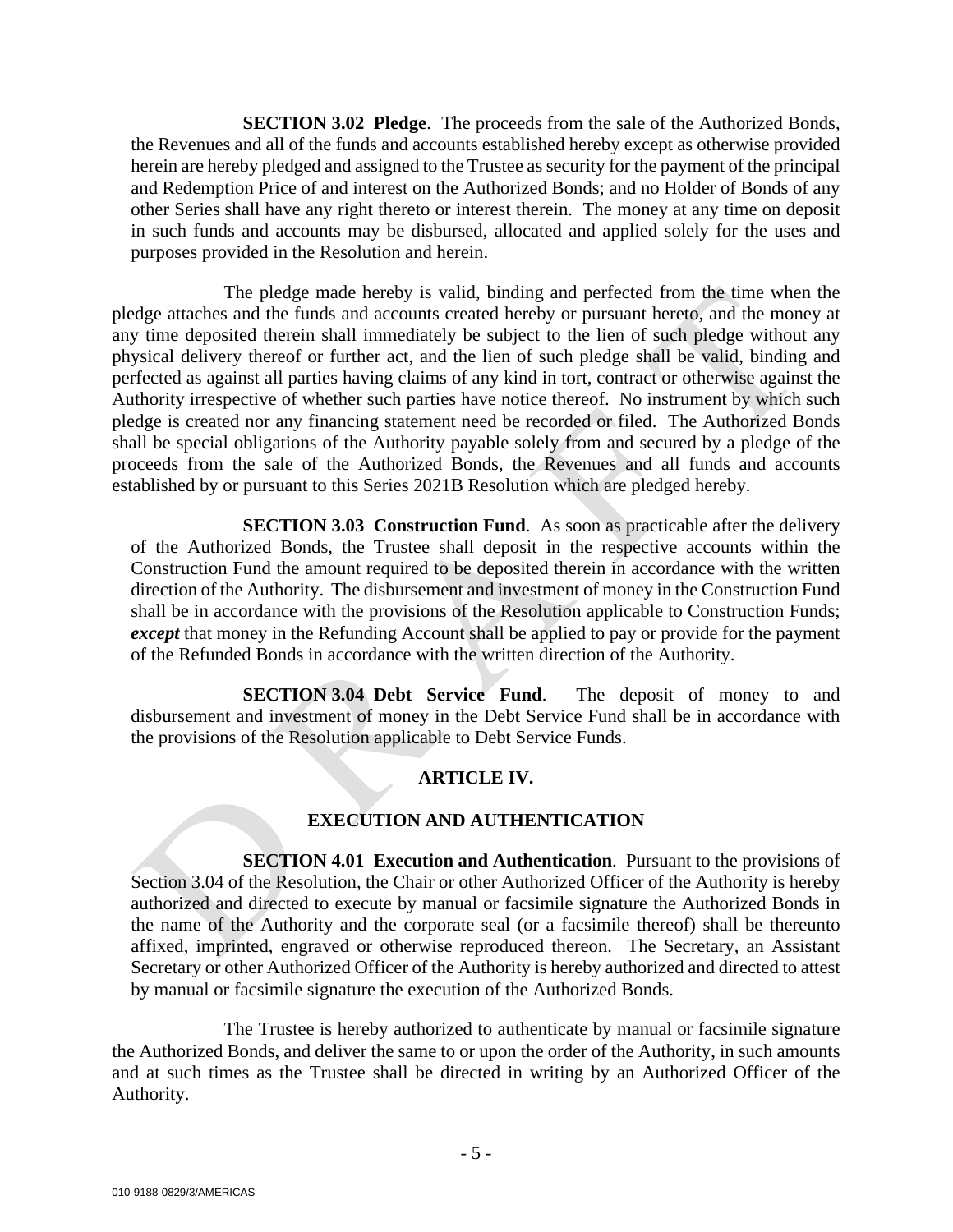**SECTION 4.02 No Recourse**. No recourse shall be had for the payment of the principal, Sinking Fund Installments or Redemption Price of or interest on the Authorized Bonds or for any claim based thereon, on the Resolution or on the Series 2021B Resolution against any member, officer or employee of the Authority or any person executing the Authorized Bonds and neither the members of the Authority nor any other person executing the Authorized Bonds of the Authority shall be subject to any personal liability or accountability by reason of the issuance thereof, all such liability being expressly waived and released by every Holder of an Authorized Bond by the acceptance thereof.

## **ARTICLE V.**

#### **APPLICATION OF PROCEEDS**

**SECTION 5.01 Application of Proceeds and Deposit of Money**. On the date of delivery of the Authorized Bonds the Trustee shall deposit the proceeds of the Authorized Bonds in accordance with the written instructions of an Authorized Officer of the Authority.

## **ARTICLE VI.**

## **SPECIAL COVENANTS**

**SECTION 6.01 Tax Exemption; Rebates**. In order to maintain the exclusion from gross income for purposes of federal income taxation of interest on the Bonds, that are issued as Tax Exempt Bonds (the "Tax-Exempt Authorized Bonds"), the Authority shall comply with the provisions of the Code applicable to the Tax-Exempt Authorized Bonds, including without limitation the provisions of the Code relating to the computation of the yield on investments of the "gross proceeds" of the Tax-Exempt Authorized Bonds, as such term is defined in the Code, reporting of the earnings on such gross proceeds and rebates of earnings on such gross proceeds to the Department of the Treasury of the United States of America. In furtherance of the foregoing, the Authority shall comply with the provisions of the Tax Certificate executed by the Authority in connection with the Tax-Exempt Authorized Bonds.

The Authority shall not take any action or fail to take any action which would cause the Tax-Exempt Authorized Bonds to be "arbitrage bonds" within the meaning of Section 148(a) of the Code; nor shall any part of the proceeds of the Tax-Exempt Authorized Bonds or any other funds of the Authority be used directly or indirectly to acquire any securities or obligations the acquisition of which would cause any Authorized Bond to be an "arbitrage bond" within the meaning of Section 148(a) of the Code.

The Authority shall make any and all payments required to be made to the United States Department of the Treasury in connection with the Tax-Exempt Authorized Bonds pursuant to Section 148(f) of the Code from amounts on deposit in the Arbitrage Rebate Fund and available therefor.

**SECTION 6.02 Survival of Covenant**. The obligation of the Authority to comply with the provisions of Section 6.01 hereof with respect to the rebate to the Department of the Treasury of the United States of America relating to the Tax-Exempt Authorized Bonds shall remain in full force and effect so long as the Authority shall be required by the Code to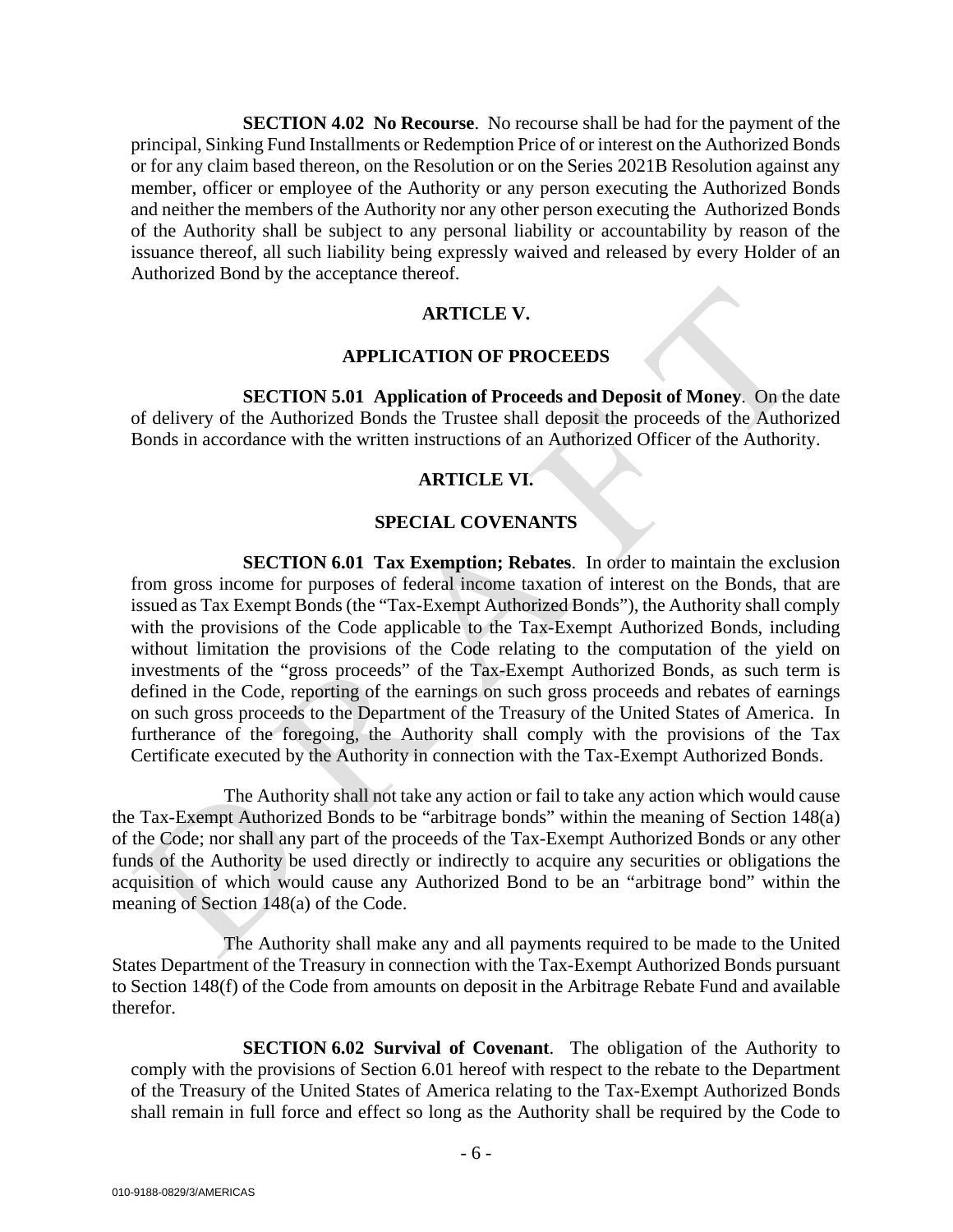rebate such earnings on the gross proceeds of the Tax-Exempt Authorized Bonds notwithstanding that the Tax-Exempt Authorized Bonds are no longer Outstanding.

#### **ARTICLE VII.**

#### **APPROVAL OF FORM AND AUTHORIZATION OF DOCUMENTS**

**SECTION 7.01 Loan Agreement.** Any Authorized Officer of the Authority is hereby authorized and directed to execute and deliver a Loan Agreement in such form and containing such terms and conditions as may be approved by said Authorized Officer, said execution being conclusive evidence of such approval.

**SECTION 7.02 Purchase Contract**. Any Authorized Officer of the Authority is hereby authorized and directed to determine the terms and purchase price of the Authorized Bonds within the limitations set forth in this Series 2021B Resolution and to execute and deliver one or more purchase contracts in such form and containing such terms and conditions as may be approved by said Authorized Officer, said execution being conclusive evidence of such approval.

**SECTION 7.03 Preliminary Official Statement**. The distribution in connection with the sale of the Authorized Bonds of one or more Preliminary Official Statements in such form as the Authorized Officer distributing the same shall approve, said distribution being conclusive evidence of such approval, is hereby authorized.

**SECTION 7.04 Delivery of Official Statement**. Any Authorized Officer of the Authority is also authorized to execute and deliver, on behalf of the Authority, one or more final Official Statements relating to the Authorized Bonds to be dated as of the date of the sale of the Authorized Bonds with such changes, insertions and omissions to the Preliminary Official Statement as said Authorized Officer deems advisable, and any amendments or supplements thereto which may be necessary or desirable. After execution, any Authorized Officer of the Authority is hereby authorized to deliver to the purchasers of the Authorized Bonds an executed copy or copies of such Official Statement and any amendments or supplements thereto.

**SECTION 7.05 Execution and Delivery of Documents**. Any Authorized Officer of the Authority is hereby authorized and directed to execute and deliver any and all documents and instruments necessary or desirable in connection with the sale and issuance of the Authorized Bonds and the refunding of the Refunded Bonds, and to do and cause to be done any and all acts and things necessary or proper for carrying out the transactions contemplated by this Series 2021B Resolution.

## **ARTICLE VIII.**

## **MISCELLANEOUS**

**SECTION 8.01 Amendments and Supplements**. The Trustee shall cause a copy of any supplemental resolution approved and delivered or any amendment to the Loan Agreement executed and delivered to be mailed to any rating agency rating the Authorized Bonds.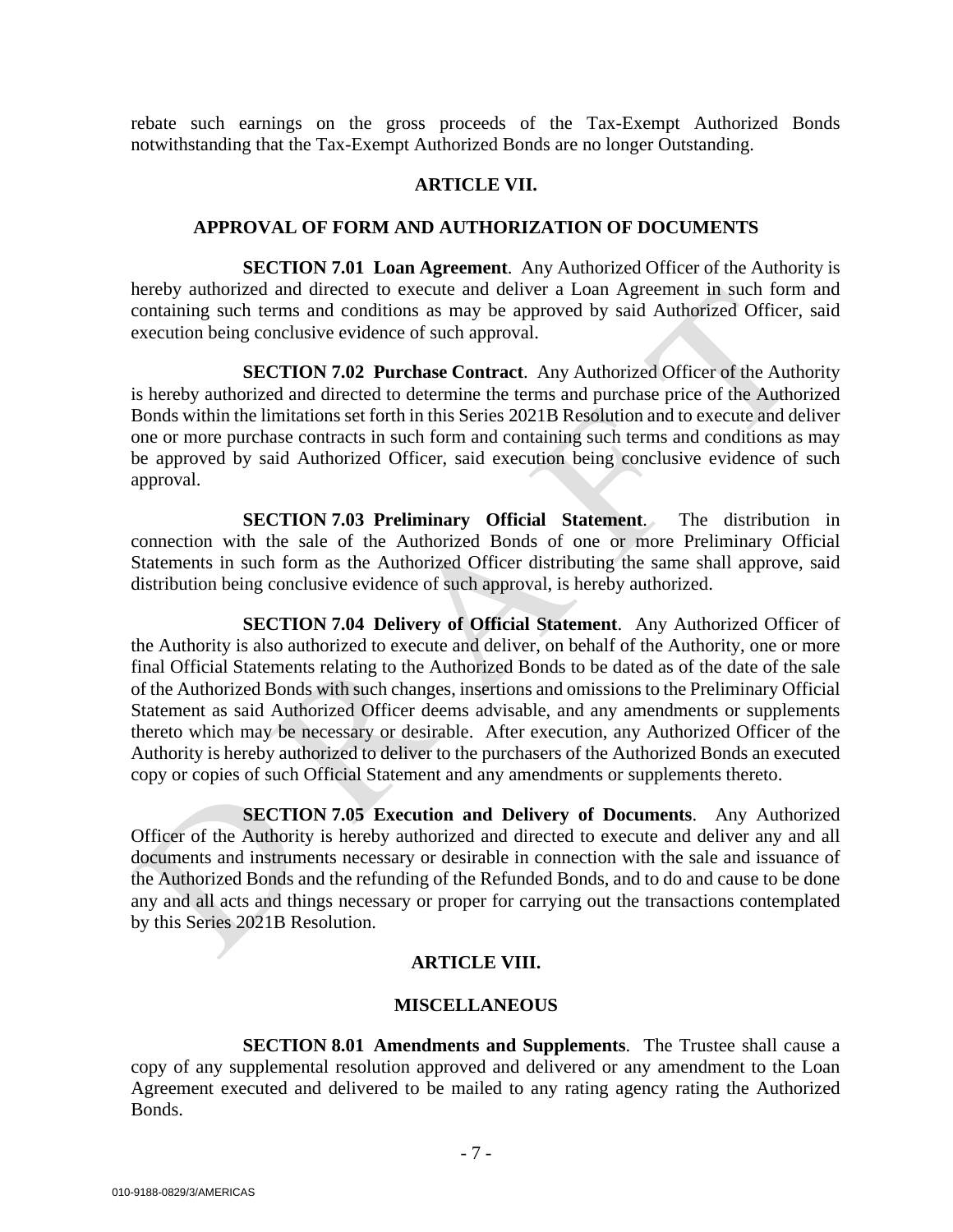**SECTION 8.02 When Effective**. This Series 2021B Resolution shall become effective immediately upon its adoption